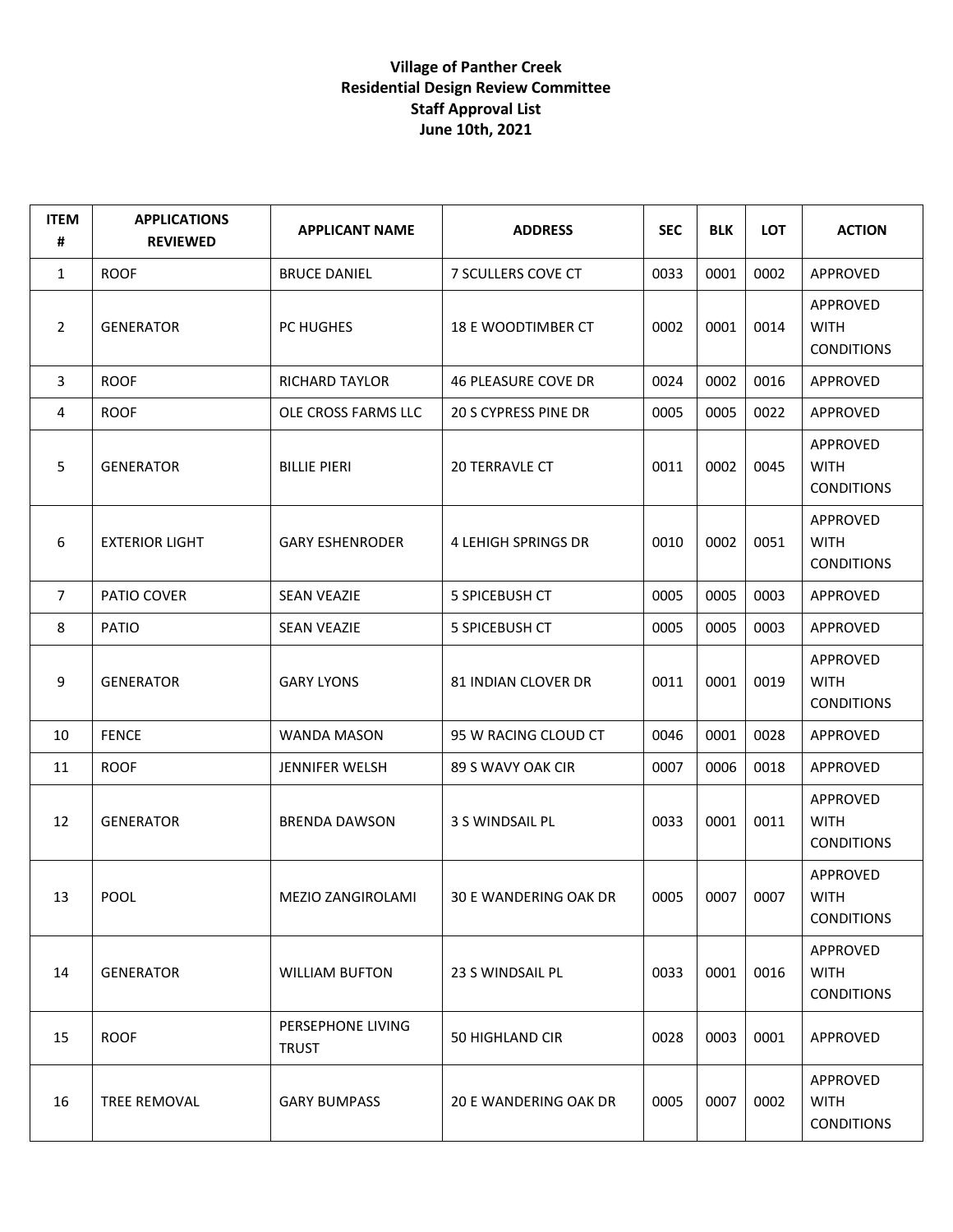## **Village of Panther Creek Residential Design Review Committee Staff Approval List June 10th, 2021**

| 17 | <b>TREE REMOVAL</b>   | JOHN DELANEY                                   | 43 W ROCKWING PL               | 0032 | 0001 | 0007 | APPROVED<br><b>WITH</b><br><b>CONDIITONS</b> |
|----|-----------------------|------------------------------------------------|--------------------------------|------|------|------|----------------------------------------------|
| 18 | <b>ROOF</b>           | <b>ELVIND OSTERHAUS</b>                        | <b>30 TWILIGHT GLEN CT</b>     | 0036 | 0002 | 0031 | APPROVED                                     |
| 19 | <b>COLOR CHANGE</b>   | <b>JACK SEIGLER</b>                            | 19 REGENT SQ                   | 0045 | 0001 | 0005 | APPROVED                                     |
| 20 | <b>WINDOWS</b>        | JAMES THORNBY                                  | 22 S TALLOWBERRY DR            | 0007 | 0001 | 0049 | APPROVED                                     |
| 21 | <b>WINDOWS</b>        | <b>SIMON DUNCAN</b>                            | <b>15 FAIRTIDE CT</b>          | 0034 | 0001 | 0006 | APPROVED                                     |
| 22 | <b>GENERATOR</b>      | NORA SHERMAN                                   | 11 DEER LAKE CT                | 0028 | 0006 | 0014 | APPROVED<br><b>WITH</b><br><b>CONDITIONS</b> |
| 23 | <b>TREE REMOVAL</b>   | <b>MATTHEW HYDE</b>                            | 47 W MISTY MORNING TRCE        | 0031 | 0001 | 0004 | APPROVED<br><b>WITH</b><br><b>CONDITIONS</b> |
| 24 | ANTENNA               | MICHAEL DEROUSSELLE                            | 28 E BIGELOW OAK CT            | 0003 | 0001 | 0053 | APPROVED                                     |
| 25 | <b>TREE REMOVAL</b>   | <b>TROY ONEY</b>                               | <b>6 BROOKLINE CT</b>          | 0029 | 0001 | 0051 | APPROVED                                     |
| 26 | <b>FENCE</b>          | <b>CHARLES REED</b>                            | <b>18 DUNLIN MEADOW DR</b>     | 0018 | 0001 | 0014 | APPROVED                                     |
| 27 | <b>GENERATOR</b>      | <b>TEXAS LAKESIDE</b><br><b>PROPERTIES LLC</b> | <b>18 N SHORELINE POINT DR</b> | 0033 | 0001 | 0043 | APPROVED<br><b>WITH</b><br><b>CONDITIONS</b> |
| 28 | <b>COLOR CHANGE</b>   | <b>WILLIAM ARNOLD</b>                          | 54 SMOKESTONE DR               | 0029 | 0002 | 0019 | APPROVED                                     |
| 29 | <b>DOOR</b>           | <b>WILLIAM ARNOLD</b>                          | 54 SMOKESTONE DR               | 0029 | 0002 | 0019 | APPROVED                                     |
| 30 | <b>WINDOWS</b>        | <b>WILLIAM ARNOLD</b>                          | <b>54 SMOKESTONE DR</b>        | 0029 | 0002 | 0019 | <b>APPROVED</b>                              |
| 31 | <b>COLOR CHANGE</b>   | <b>STACIE COLEMAN</b>                          | 70 N MISTY MORNING TRCE        | 0031 | 0002 | 0005 | <b>APPROVED</b>                              |
| 32 | <b>PAVING</b>         | <b>STACIE COLEMAN</b>                          | <b>70 N MISTY MORNING TRCE</b> | 0031 | 0002 | 0005 | APPROVED                                     |
| 33 | <b>GENERATOR</b>      | <b>EDDIE THOMAS</b>                            | 22 TWILIGHT GLEN CT            | 0036 | 0002 | 0033 | APPROVED<br><b>WITH</b><br><b>CONDITIONS</b> |
| 34 | <b>FENCE</b>          | <b>ADAM PALMER</b>                             | 28 WIND TRACE CT               | 0018 | 0002 | 0031 | APPROVED<br><b>WITH</b><br><b>CONDITIONS</b> |
| 35 | <b>COLOR CHANGE</b>   | <b>RANDY MOORE</b>                             | <b>10 E SUNLIT FOREST DR</b>   | 0022 | 0003 | 0028 | APPROVED                                     |
| 36 | <b>COLOR CHANGE</b>   | <b>JIMMY ENRIQUEZ</b>                          | 2 E RACING CLOUD CT            | 0046 | 0001 | 0020 | <b>APPROVED</b>                              |
| 37 | <b>PLAY STRUCTURE</b> | <b>BRANDON HIGBIE</b>                          | 7 STILLGLEN CT                 | 0001 | 0002 | 0037 | APPROVED                                     |
| 38 | <b>ROOF</b>           | <b>STEVEN CAPAN</b>                            | 12 AMARA CT                    | 0006 | 0002 | 0018 | APPROVED                                     |